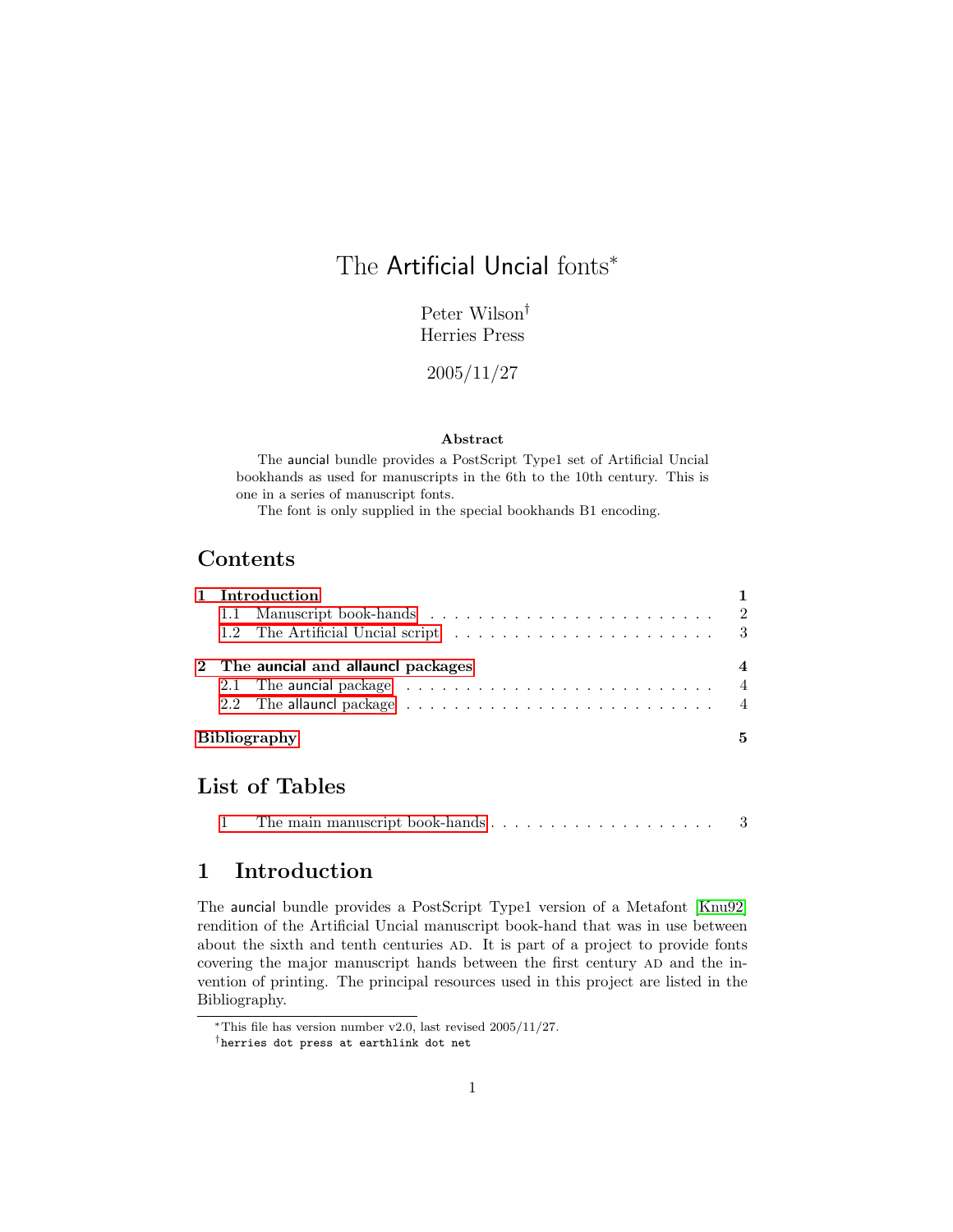The font is only supplied in the special bookhands B1 encoding.

This manual is typeset according to the conventions of the LAT<sub>EX</sub> DOCstrip utility which enables the automatic extraction of the LAT<sub>EX</sub> macro source files [\[GMS94\]](#page-4-2). The docmfp package is used for documenting the Metafont portions of the distribution [\[Wil99\]](#page-5-0).

Section [2](#page-3-0) describes the usage of the package.

### <span id="page-1-0"></span>1.1 Manuscript book-hands

Before the invention of printing all books were written by hand. The book-hands used by the scribes and copyists for the manuscripts changed as time went on. Table [1](#page-2-1) lists some of the common book-hands which were used between the 1st and 15th centuries. The later book-hands formed the basis of the fonts used by the early printers, which in turn form the basis of the printing fonts in use today.

The manuscript book-hands were written with a broad nibbed reed or quill pen. Among the distinguishing characteristics of a hand, apart from the actual shape of the letters, are the angle of the pen (which controls the variation between thick and thin strokes) and the height of a letter compared to the width of the nib. The lower the ratio of the letter height to nib width, the more condensed is the script. The scripts also varied in their typical height.

Table [1](#page-2-1) gives an 'average' x-height for each script, which I obtained by measuring a sample of photographs of manuscripts written in the various hands. About a dozen examples of each book-hand were measured. This figure should not be taken too seriously.

There was not a sharp division between the use of one hand and another. Many manuscripts exhibit a variety of hands in the same document. For example, the scribe writing in an Uncial hand may have used Roman Rustic letters for capitals. Usually the same pen was used for the two different scripts.

Generally speaking, as a hand got older it became more embelished, and therefore took longer to write. As this happened a new hand would appear that was faster, and which would eventually make the earlier one obsolete.

Many of the book-hands were single-cased; that is, they did not have an upperand lower-case as we do nowadays in Western scripts. On the other hand, a script might be majuscule or minuscule. A majuscule script is one, like our upper-case, where the letters are drawn between two lines and are of a uniform height with no ascenders or descenders. A minuscule script, like our lower-case, is drawn between four lines and has ascenders and descenders.

During the period under consideration arabic numerals were effectively not used. At the beginning they were unknown and even though some knew of them towards the end, the glyphs used for them are not recognisable — to me they look somewhat like cryllic letters — and each locality and time had its own highly individualistic rendering. The general rule when using one of these book-hands is to write all numbers using roman numerals.

The Roman alphabet consisted of  $23$  capital letters  $-$  the J, U and W were absent. The book-hands initially used both a 'u' and a 'v' interchangeably but by the 10th century the practice had become to use the 'v' before a vowel and the 'u'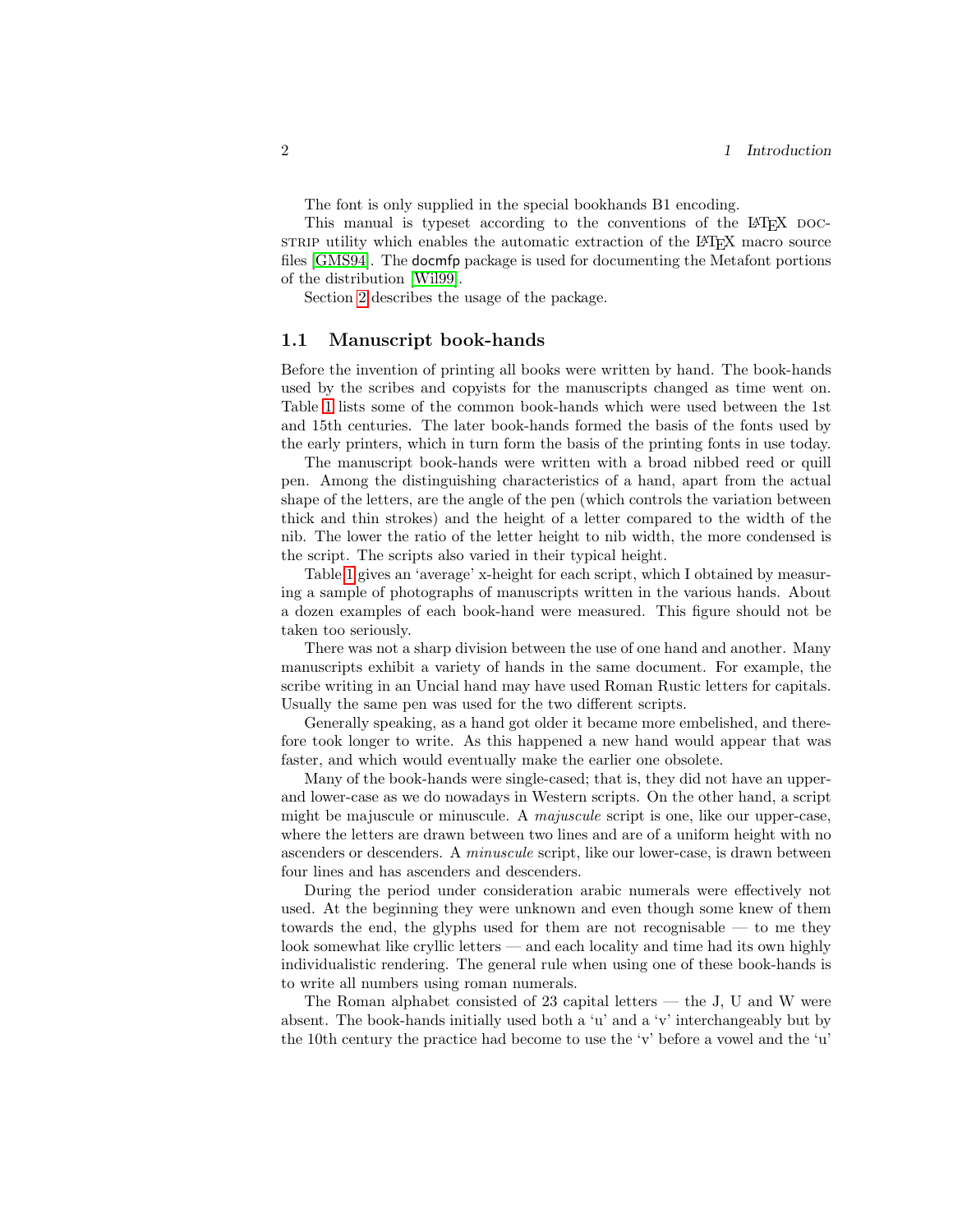| Name                  | Century   | x-height | Height       | Pen       | Normalised |
|-----------------------|-----------|----------|--------------|-----------|------------|
|                       |           | mm)      | (nib widths) | angle     | height     |
| Roman Rustic          | $1 - 6$   | 5.7      | $4 - 6$      | 45        | 1.90       |
| Uncial                | $3 - 6$   | 4.1      | $4 - 5$      | 30        | 1.37       |
| Half Uncial           | $3 - 9$   | 3.2      | $3 - 6$      | $20 - 30$ | 1.07       |
| Artificial Uncial     | $6 - 10$  | 4.2      | $3 - 6$      | 10        | 1.40       |
| Insular majuscule     | $6 - 9$   | 4.2      | 5            | $0 - 20$  | 1.40       |
| Insular minuscule     | 6 onward  | 4.1      | $5 - 6$      | $45 - 70$ | 1.37       |
| Carolingian minuscule | $8 - 12$  | 3.0      | $3 - 5$      | 45        | 1.00       |
| Early Gothic          | $11 - 12$ | 3.8      | $4 - 6$      | $20 - 45$ | 1.27       |
| Gothic Textura        | $13 - 15$ | 3.9      | $3 - 5$      | $30 - 45$ | 1.30       |
| Gothic Prescius       | 13 onward | 3.3      | $4 - 5$      | 45        | 1.10       |
| Rotunda               | $13 - 15$ | 3.2      | $4 - 6$      | 30        | 1.07       |
| Humanist minuscule    | 14 onward | 3.0      | $4 - 5$      | $30 - 40$ | 1.00       |

<span id="page-2-1"></span>Table 1: The main manuscript book-hands

otherwise. The letter corresponding to the W sound appeared in England around the 7th century in the form of the runic wen character and by about the 11th century the 'w' chacter was generally used. The 'J' is the newest letter of all, not appearing until about the mid 16th century.

In the first century punctuation was virtually unknown, and typically would not even be any additional space between individual words, never mind denoting ends of sentences. Sometimes a dot at mid-height would be used as a word seperator, or to mark off the end of a paragraph. Effectively a text was a continuous stream of letters. By the time that printing was invented, though, all of our modern punctuation marks were being used.

Among all these manuscript hands, the Carolingian minuscule is the most important as our modern fonts are based on its letter shapes, and it is also at this point in time where the division occured between the black letter scripts as used even today in Germany, and the lighter fonts used elesewhere. The Rotunda and Humanist minuscule hands were developed in Italy and were essentially a rediscovery of the Carolingian minusucle. Guthenberg took the Gothic scripts as the model for his types. Later printers, such as Nicholas Jenson of Venice, took the Humanist scripts as their models.

### <span id="page-2-0"></span>1.2 The Artificial Uncial script

The Artificial Uncial hand, which is a minuscule script, was in use for some five centuries and was, in a sense, the sucessor to the Uncial book-hand. It was a much more calligraphic script, and as time went on it became even more decorated, until it was too time consuming to use. Usually the lettering in a manuscript was all one size. If the scribe felt the need for 'capital' letters then, using the same pen, would either write a larger Artificial Uncial letter or a Roman Capital letter. The capitals were only used at the start of a line, and were either fully or partially in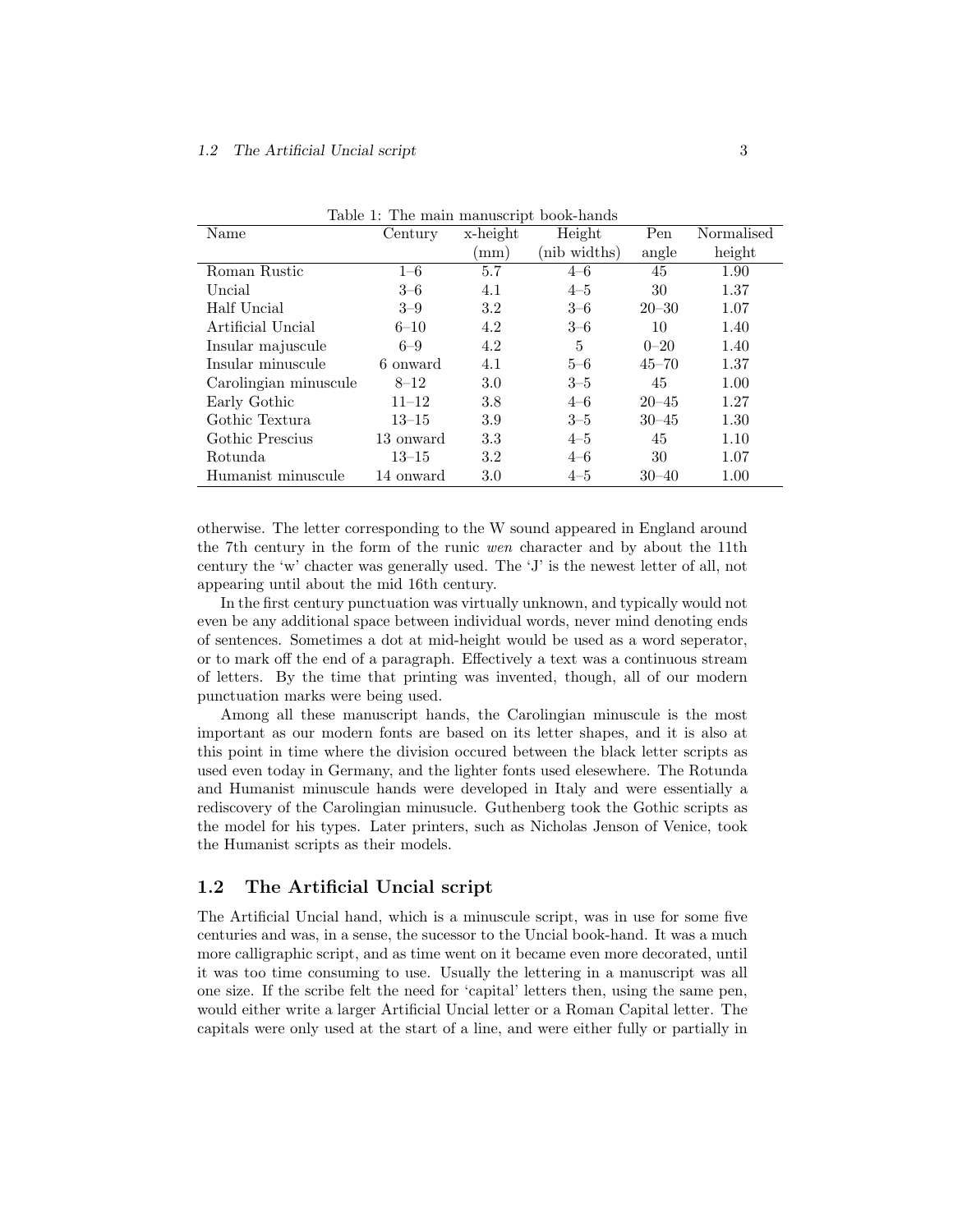the margin. The capitals were large, perhaps two to four times the size of a normal letter, and were the start of versals. As versals for use with other book-hands, the script lived on until the end of the Middle Ages.

I have provided a set of 'capital' letters that are only a little larger than the normal letters for use in running text. If you want to typeset using versals, then I suggest Daniel Flipo's lettrine package [\[Fli98\]](#page-4-3). During the time the Artificial Uncial script was used the alphabet only had 24 letters. I have included the missing J.

Arabic numerals were unknown at this time, so all numbers were written using the roman numbering system. I have provided Uncial versions of the arabic digits.

Punctuation was used, but not with the frequency of today. A sentence might be ended with a dot at mid-height or a paragraph ended with a colon, also at mid-height. The start of a paragraph might be marked with a capital letter (as a versal). The comma was was a small pointed slash; the semi-colon was known, as was the single quotation mark which was represented by a raised comma.

### <span id="page-3-0"></span>2 The auncial and allauncl packages

The Artificial Uncial font family is called auncl. The font is supplied in only the special bookhands B1 encoding. Thus, to use the font in a document you need to at least have:

\usepackage[B1,...]{fontenc}

in the preamble. You also need to have installed the files:

b1enc.def, b1cmr.fd, and possibly TeXB1.enc.

These are available from the CTAN bookhands directory as the pair bhenc.dtx and bhenc.ins.

### <span id="page-3-1"></span>2.1 The auncial package

This is intended for the occasions when some short pieces of text have to be written in Artificial Uncial while the majority of the document is in another font. The normal baselineskips are used.

\aunclfamily The \aunclfamily declaration starts typesetting with the Artificial Uncial fonts. Use of the Artificial Uncial font will continue until either there is another \...family declaration or the current group (e.g., environment) is closed.

 $\text{test}$  The command  $\text{test}$  will typeset  $\text{test}$  using the Artificial Uncial fonts.

#### <span id="page-3-2"></span>2.2 The allauncl package

This package is for when the entire document will be typeset with the Artificial Uncialfont. The baselineskips are set to those appropriate to the book-hand.

This is a minimalist package. Apart from declaring Artificial Uncial to be the default font and setting the baselineskips appropriately, it makes no other alterations. Vertical spacing before and after section titles and before and after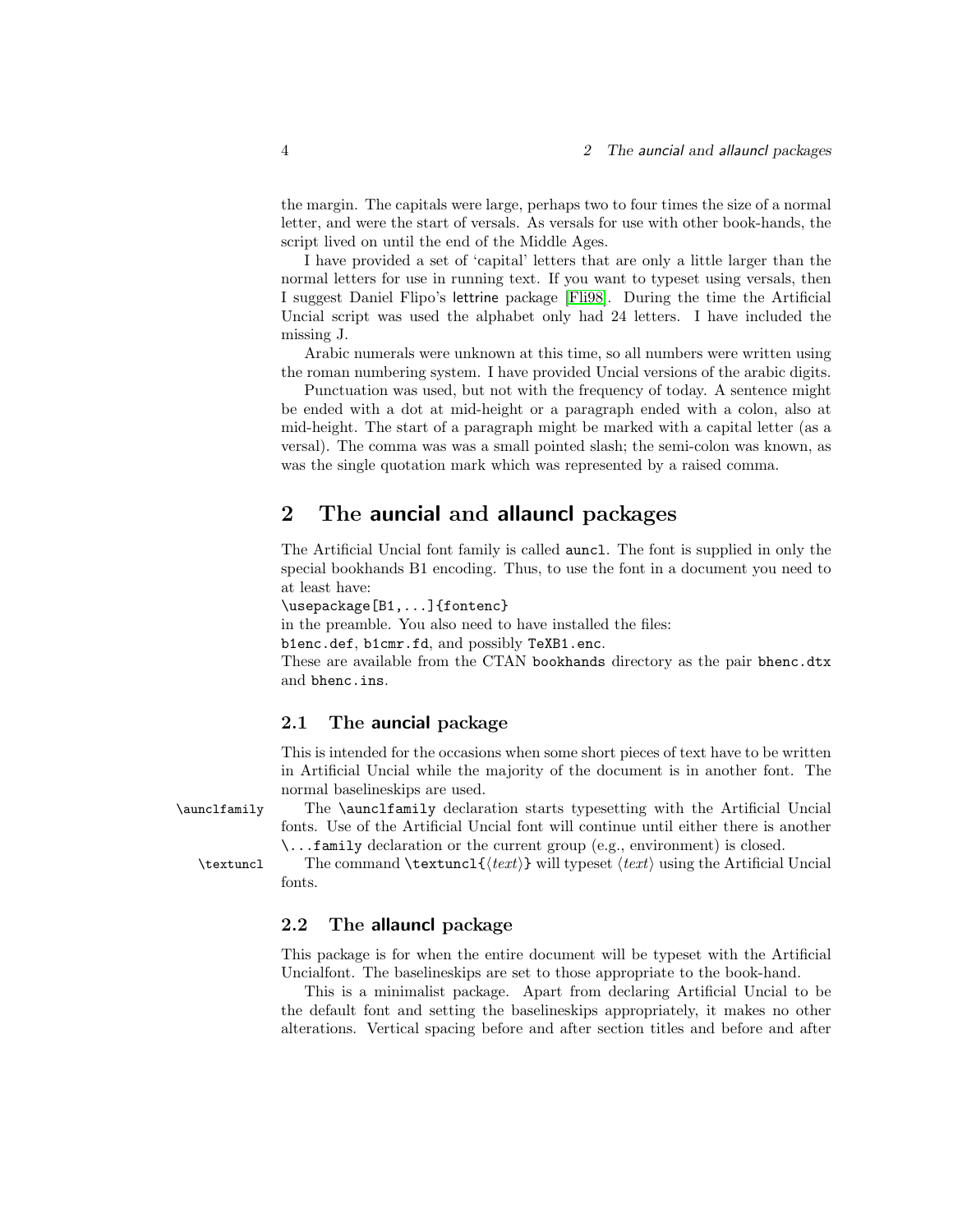#### Bibliography 5

lists, etc., will be too small as the LAT<sub>EX</sub> design assumes a font comparable in size to normal printing fonts, and the book-hand is much taller. To capture more of the flavour of the time, all numbers should be written using roman numerals. The romannum package [\[Wil99b\]](#page-5-1) can be used so that LAT<sub>EX</sub> will typeset the numbers that it generates, like sectioning or caption numbers, using roman numerals instead of arabic digits.

\textcmr \cmssfamily \textcmss \cmttfamily \textcmtt

\cmrfamily The ...family declarations start typesetting with the Computer Modern Ro man (\cmrfamily), the Computer Modern Sans (\cmssfamily), and the Computer Modern Typewriter (\cmttfamily) font families. The \textcm.. $\{(text)\}$ commands will typeset  $\langle text \rangle$  in the corresponding Computer Modern font.

The allauncl package automatically loads the auncial package, so its font commands are available if necessary.

### Bibliography

- <span id="page-4-0"></span>[And69] Donald M. Anderson. The Art of Written Forms: The Theory and Practice of Calligraphy. Holt, Rinehart and Winston, 1969.
- [Bol95] Giulia Bologna. Illuminated Manuscripts: The Book before Gutenberg. Crescent Books, 1995.
- [Day95] Lewis F. Day. Alphabets Old  $\mathcal B$  New. (3rd edition originally published by B. T. Batsford, 1910) Senate, 1995.
- [Dro80] Marc Drogin. Medieval Calligraphy: Its History and Technique. Allenheld, Osmun & Co., 1980.
- [Dru95] Johanna Drucker. The Alphabetic Labyrinth. Thames & Hudson, 1995.
- [Fir93] Richard A. Firmage. The Alphabet Abecedarium. David R Goodine, 1993.
- <span id="page-4-3"></span>[Fli98] Daniel Flipo. The LETTRINE package. (Available from CTAN in macros/latex/contrib/supported). 1998.
- [Har95] David Harris. The Art of Calligraphy. DK Publishing, 1995.
- [Jen95] Frank Jensen. The BETON package. (Available from CTAN in macros/latex/contrib/supported). 1995.
- [Joh71] Edward Johnston (ed. Heather Child). Formal Penship and Other Papers. Penthalic, 1971.
- [Knu87] Donald E. Knuth. Computer Modern Typefaces. Addison-Wesley, 1987.
- <span id="page-4-1"></span>[Knu92] Donald E. Knuth. The METAFONTbook. Addison-Wesley, 1992.
- <span id="page-4-2"></span>[GMS94] Michel Goossens, Frank Mittelbach, and Alexander Samarin. The LaTeX Companion. Addison-Wesley Publishing Company, 1994.